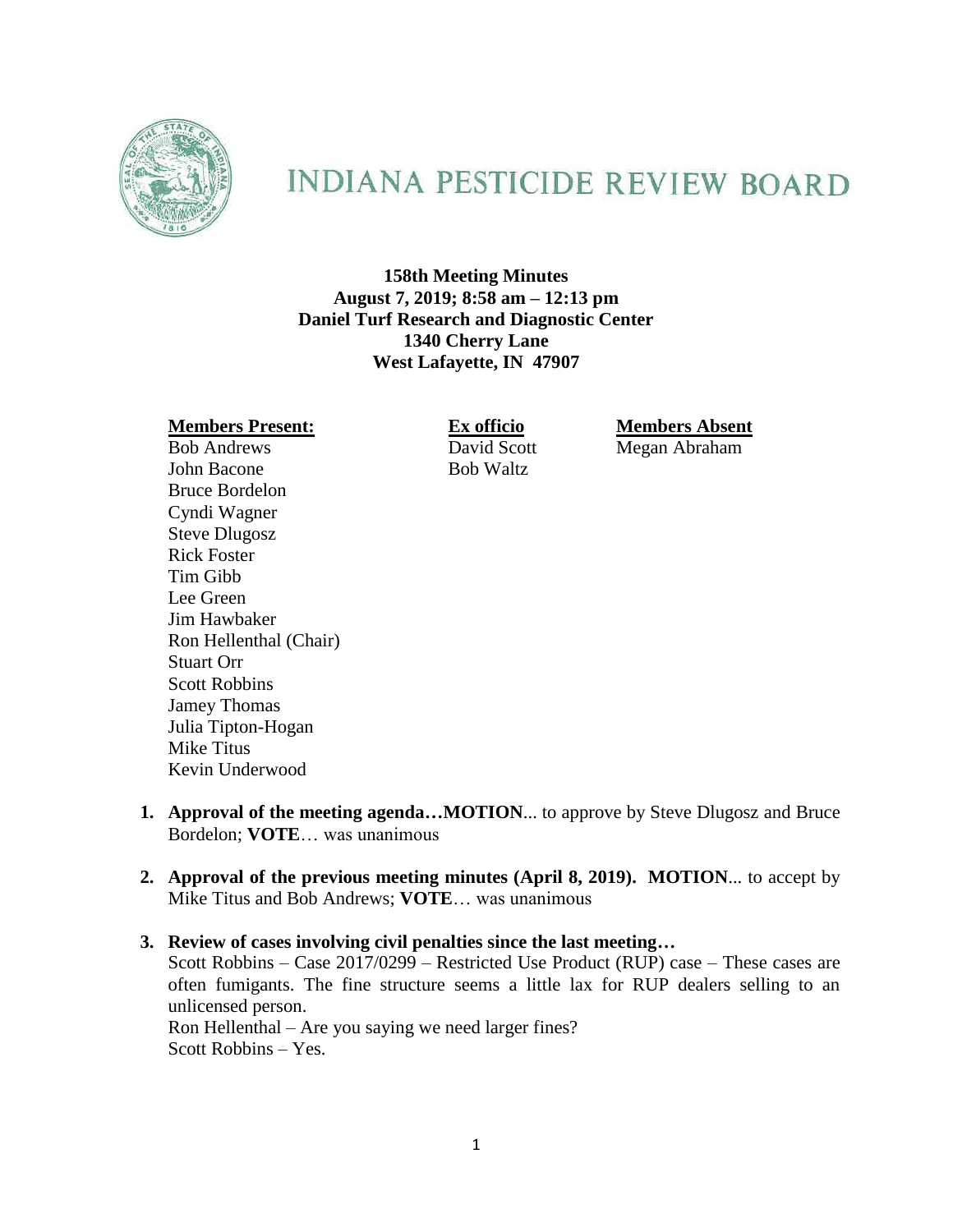Ron Hellenthal – This is a concern that is shared by the board. The fines are determined by the legislature and the Board cannot mess around with those without going back to the legislature.

Dave Scott – We will be talking about the enforcement response policy later in the meeting. The hope to change violator behavior though small civil penalties are not effective anymore. Look at how our response policy has changed. Our agency should not be the party to initiate the conversation with the legislatures for the fine adjustment. Might be considered self-serving

Ron Hellenthal– Case 2018-0629- The company is accused of emptying 2000 gallons onto the ground. What happens if we find large scale pesticide dumping into the environment? At what point do we alert other agencies.

George Saxton–This case was sent to us by IDEM.

Cyndi Wagner– Emergency response. That would be the land department. They have a process they follow and contacting OISC is a step in that process.

Dave Scott – If we would have felt that there was a threat to the public, we would have done further investigation and elevated the case higher.

Bob Waltz – We do investigations partnering with the other agencies.

Julia Tipton-Hogan – Case 2018-0853 - We now have a new remedy for bed bugs? Flour? People are victimized and they are just so desperate for help.

Ron Hellenthal – George will you comment on pesticide sold that was unregistered in Indiana. The company insisted that they only sell to Mexico. The manufacturing company was still held accountable for the product being sold in Indiana. How can they still be fined?

George Saxton – We have had this happen before. If a person goes home to China and brings something back with them, then it is not the manufacturer's fault. This case was thru distributors that brought it back into the state. We held the manufacturer accountable for not making sure the distributor did not allow it to come back into the state. Looked at whether they are doing their due diligence to make sure product is not being sold in the states and we felt they had not.

### **4. Finalizing private citizen appeal of citation & civil penalty process (2018/0589)…**

Bruce Bordelon provided a summary of the hearing held on Tuesday, August 6, 2019. The respondent appealed the case and the IPRB hearing appeal panel included Ron Hellenthal, Tim Gibb and Bruce Bordelon.

Bruce Bordelon – We listened to three witnesses from OISC and the respondent. A neighbor claimed he saw her spraying RTU Roundup plus Poison Ivy Tough Brush Killer. The respondent said she sprayed her part of the property and then used a sickle on the rest. There was reasonable doubt of one of the witness' testimony. There were credibility issues. We have that responsibility to take into consideration the credibility of a witness. One gallon of the product could not spray the entire island.

Ron Hellenthal – The witness said he saw the respondent spraying on someone else's property, and then later on said he had pictures and a video, but he could not produce them. He was not an unbiased witness. He was the one that reported this to the property owner. Bruce Bordelon - Would have liked to see the sprayer and see if there was any product left in the jug. See if it could actually have sprayed the whole 1000 square feet of the island.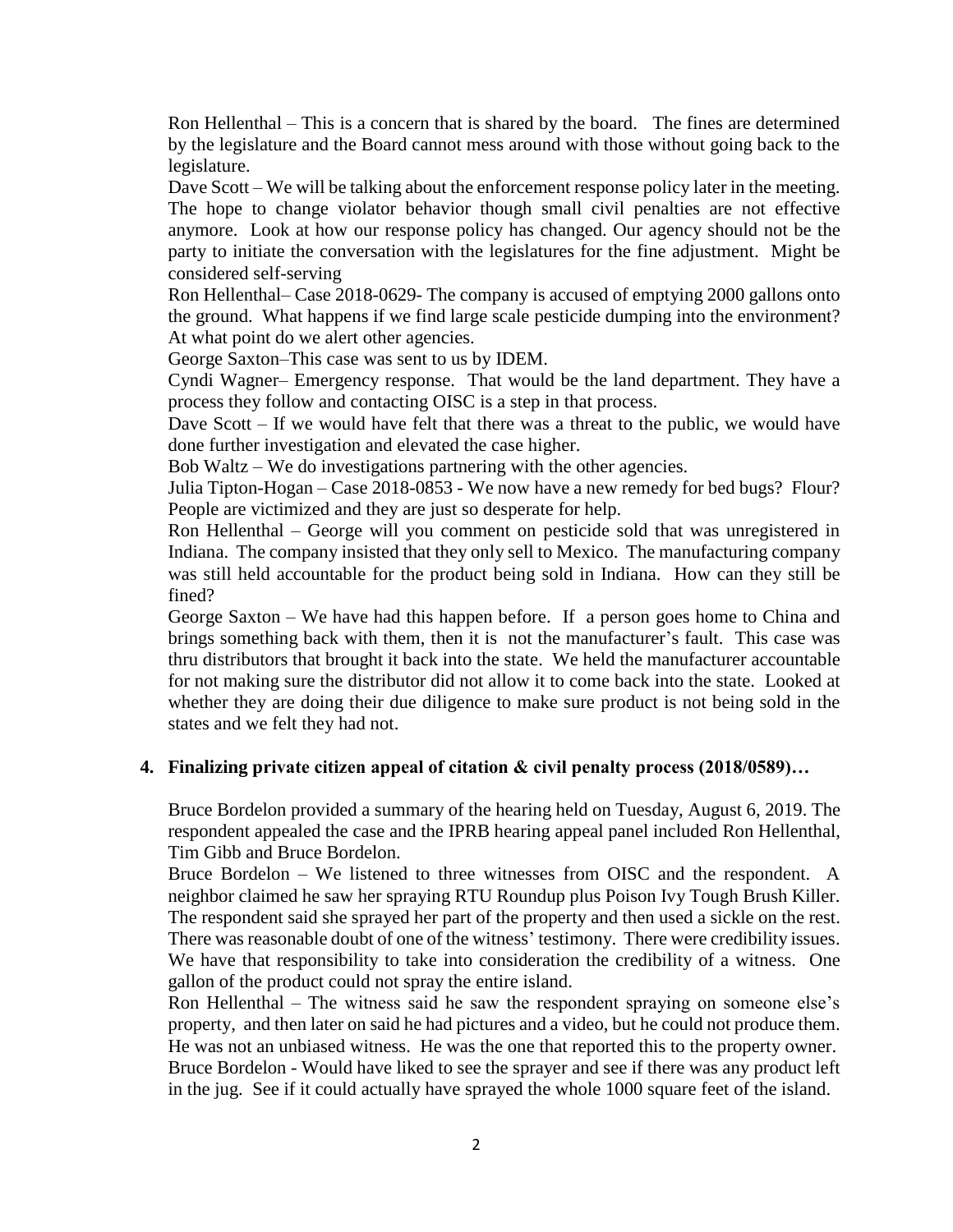Ron – I want to say how OISC does a great job at the investigations. The recommendation of the panel is that the complaint be dismissed and no fine issued. The full board must make the final decision.

Bob Andrews –It is our duty to support the panel.

**Cyndi Wagner and Bob Andrews made motions to approve the panel's recommendation to set aside the action of the State Chemist**. V**ote to approve… Unanimous**

#### **5. Update on request to include IDNR nature preserves into Drift Watch…**

Dave Scott - We have been in contact recently with Drift Watch and know they have been addressing this as a board. They have not finalized decisions on nature preserves and protected areas that are in proximity to pesticide areas. September  $24<sup>th</sup>$  is the next meeting with more discussion and hopefully a finalization answer.

Alisha Kemp – There is not a delay in that we do not want to do it, but Illinois has submitted other restrictions and trying to get the states to be consistent and this is what is taking the time to get the consistency.

**6. Hemp regulation & pesticide acceptable for use on hemp…**PowerPoint presentation by Sarah Caffery…

Sarah Caffery – Right now this presentation is a for your information type of item.

Now there is a connection in Indiana and pesticide usage. Looking for this board to set criteria for pesticide usage on hemp in the future.

Jamey Thomas – The goal is to develop a list of approved product for use on hemp? Sarah Caffery – Yes.

Dave Scott – Would ideally like to have a list of fully approved Section 3 products. Probably will be a listing of a lot of 25(b) products that EPA does not regulate. 24c is a state label use in your state, but 24c is only for special local need and this is not a special local need, as other states need these regulations also.

[https://www.oisc.purdue.edu/pesticide/iprb/iprb\\_158\\_hemp\\_regs\\_pest\\_use.pdf](https://www.oisc.purdue.edu/pesticide/iprb/iprb_158_hemp_regs_pest_use.pdf)

# **7. Changes to state applicator certification & training rules…**PowerPoint presentation by Leo Reed…

Ron – They are asking OISC for new rules to accommodate the changes in the regulations that the federal government has enacted. Is the board in favor of OISC making the proposed changes and moving forward? Each one of these changes has to go thru hearings and processes as regulated for changes by the legislature. Is anyone on the board against OISC presenting us with a set of changes? There was general consensus to have OISC proceed with state rule revision drafting for the next meeting.

[https://www.oisc.purdue.edu/pesticide/iprb/iprb\\_158\\_fed\\_cert\\_rule\\_update.pdf](https://www.oisc.purdue.edu/pesticide/iprb/iprb_158_fed_cert_rule_update.pdf)

# **8. Dicamba off-target movement response efforts update...**PowerPoint presentation by David Scott …

David Scott – This is continuing dialogue and we are not asking for a vote today. [https://www.oisc.purdue.edu/pesticide/iprb/iprb\\_158\\_dicamba\\_update.pdf](https://www.oisc.purdue.edu/pesticide/iprb/iprb_158_dicamba_update.pdf)